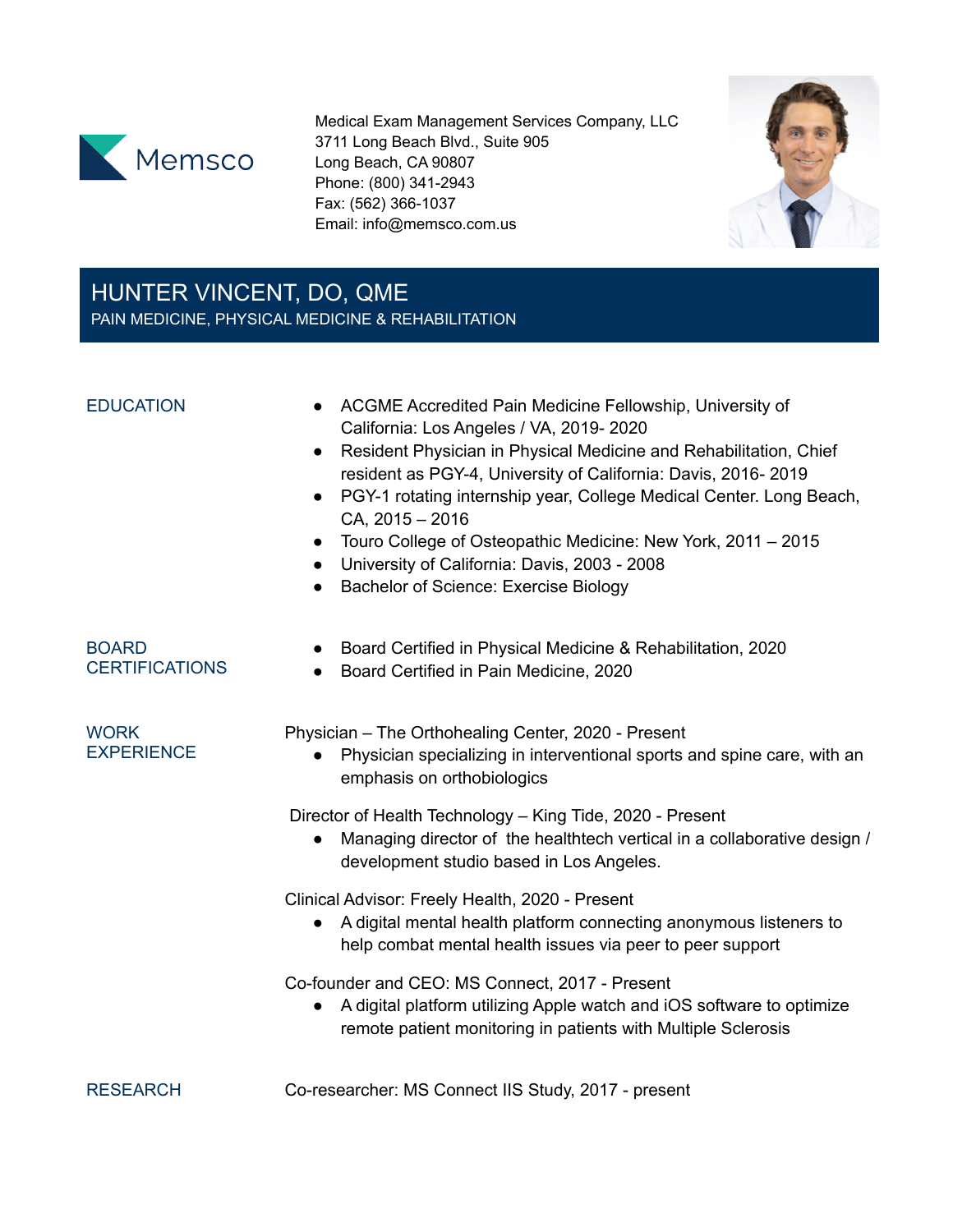- EXPERIENCE Investigator Initiated Study focused on designing and testing a centralized digital mobile platform for disease management in Multiple Sclerosis.
	- Principle Investigator: Dr. Mary Ann Picone

Co-founder: Regenerative Orthobiologics Registry, 2017-2019

● A digital data registry focused on collecting patient reported outcomes with the use of orthobiologics for musculoskeletal and spine pathology.

Research Scholar: FCMSC, 2014

- Organization: Foundation of Consortium of Multiple Sclerosis Centers
- Mentor: Dr. Mary Ann Picone: Holy Name MS Center
- Proposal: Utilizing Technology to Improve Patient Adherence and Professional Patient Monitoring for at-home exercise program in patients with MS

Clinical Research Coordinator: Orthohealing Center, 2013 – 2020

● Facilitate research and textbook chapter publications for a group of physicians at a sports and spine practice in Los Angeles, CA.

Research Assistant: LA Biomed, 2010

- Assisted with Cardiac CT Scan measurements and biometric data analysis for patients with coronary artery disease
- Research mentors: Cardiologists Dr. Matthew Budoff & Dr. Naser Ahmadi.

Laboratory Assistant: UC Davis Performance Lab, 2006

- Assisted with anthropometric & metabolic analysis of UC Davis intercollegiate athletes
- Research mentors: James Shaffrath and Gretchen Casazza

PUBLICATIONS Articles in Professional Peer Reviewed Journals:

- Vincent H, Sampson S. The Orthobiologic Institue 9Th Annual PRP & regenerative. Medicine Symposium: Compendium of Abstracts. Bio Ortho J Vol 1(1):e2–e16; May 27, 2019.
- Delgado D, Garate A, Vincent H, Miren A, et al. Current Concepts in Intraosseous Platelet Rich Plasma Injections for Knee Osteoarthritis. Journal of Clinical Orthopaedics and Trauma. 2018. 1-6
- Sampson S, Smith J, Vincent H, Aufiero D, Zall M, Botto-van-Bemden A. Intra-articular Bone Marrow Concentrate (BMC) Injection Protocol: Short Term Efficacy in Osteoarthritis. Regenerative Medicine. 2016. Sep;11(6):511-20 (PMID: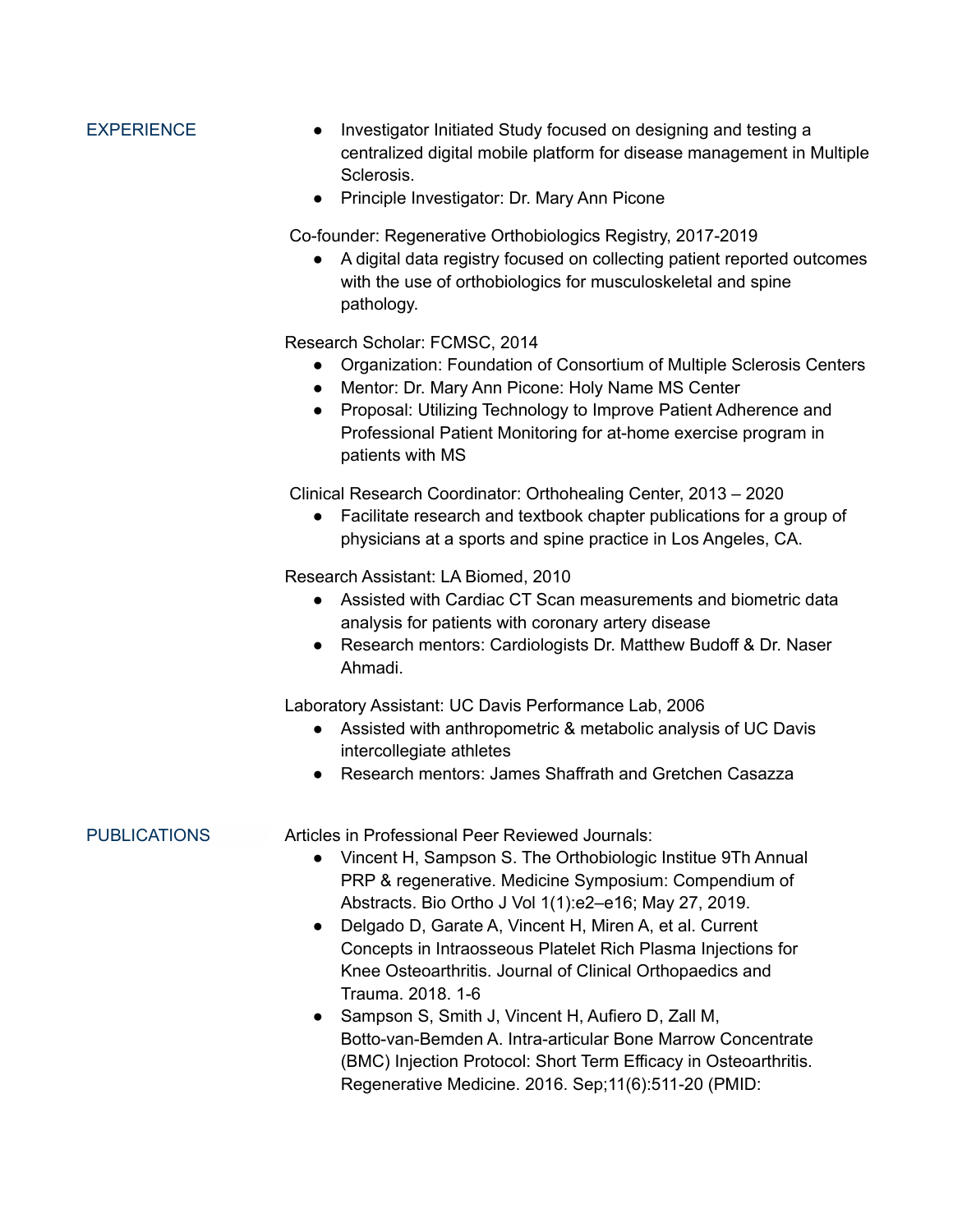27527808)

- Lana JFSD, Weglein A, Sampson S, Vicente EF, Huber SC, Souza CV, Ambach MA, Vincent H, Urban-Paffaro A, Onodera CMK, Annichino-Bizzacchi JM, Santana MHA, Belangero WD. Randomized controlled trial comparing hyaluronic acid, platelet-rich plasma and the combination of both in the treatment of mild and moderate osteoarthritis of the knee. Journal of Stem Cells and Regenerative Medicine. 2016. Nov 29;12(2):69-78 (PMID: 28096631)
- Aufiero D, Vincent H, Sampson S, Bodor M. Regenerative Injection Treatment in the Spine: Review and Case Series with Platelet Rich Plasma. Journal of Stem Cell Research, Reviews, and Reports*.* May 2015.

## Abstracts:

- Sampson S., Smith J., Vincent H., Aufiero D., Zall M., Botto-van-Bemden A. Intra-articular Bone Marrow Concentrate (BMC) Injection Protocol: Short Term Efficacy in Osteoarthritis. *Healthy Aging Research.* 2017.6:2.A21
- Youn T, Vincent H, Sampson S. Pulsed Electromagnetic Field Therapy: Potential Clinical Applications and Cellular Mechanisms. *Healthy Aging Research.* 2014. 3:1.A37
- Sampson S, Vincent H, Aufiero D, Thakral V, Botto-van Bemden A. Autologous Bone Marrow Concentrate: Review and Application of a Novel Intra-Articular Orthobiologic for Cartilage Disease*. Healthy Aging Research.* 2014. 3:1:A29
- Vincent H, Botto-van Bemden A, Sampson S. Biomarkers in Osteoarthritis. *Healthy Aging Research. 2014.3:1:A30*
- Sampson S, Vincent H, Aufiero D. *Orthobiologics: The New Frontier of Orthopaedics. Healthy Aging Research*. 2014. 3:1:A28

Reviews and Editorials:

- Steven S, Hunter V, Mary A A, Edwin A. Orthobiologics: Where are we now?. Nov Tech Arthritis Bone Res. 2017; 2(1) : 555576.
- Sampson S, Vincent H, Aufiero D, Botto-van Bemden A. Orthobiologics: A New Frontier for Musculoskeletal Disease. The Journal of Stem Cell Research and Transplantation*.* Sept 2014.
- Sampson S, Vincent H, Aufiero D. The History of Orthobiologics: A New Frontier for Orthopaedics. Orthopreneur. April 2014. Available at: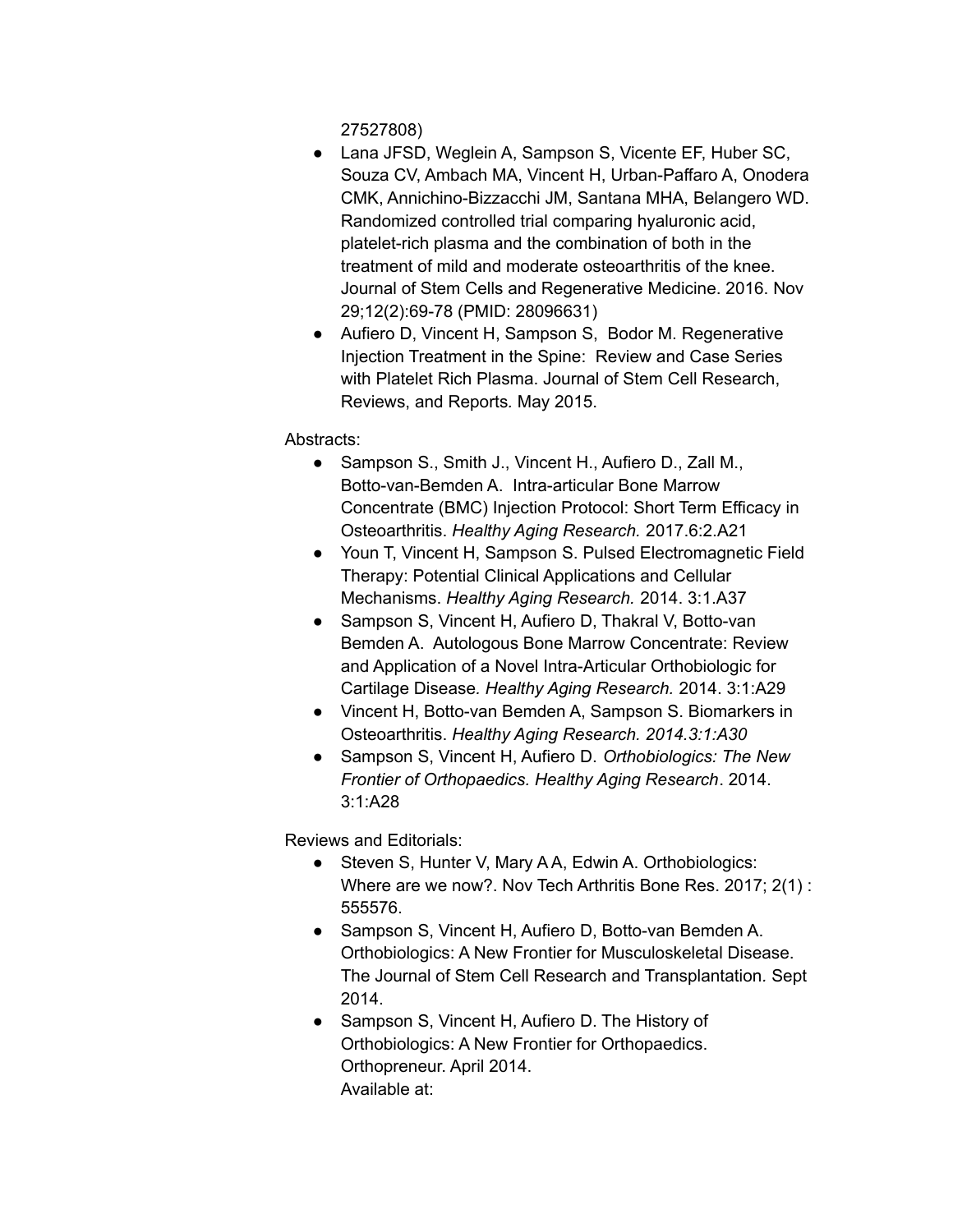http://www.orthopreneurpub.com/component/content/article/49 8-the-history-of-orthobiologics-a-new-frontier-of-orthopaedics

Posters:

- Sampson S. Smith J, Vincent H, Aufiero D, Zall M, Botto Van-Bemden A. Intraarticular Bone Marrow Concentrate (BMC) Injection Protocol: Short Term Efficacy and Safety for Osteoarthritis. The Orthobiologic Institute 7th annual symposium, June 10-12, 2016.
- Vincent H, Picone MA. Utilizing Technology to Improve Patient Adherence and Professional Patient Monitoring for at-home exercise program in patients with MS. CMSC annual meeting. June 3 - 6, 2015.
- Vincent H, Sampson S, Aufiero D. Orthobiologics: The New Frontier of Orthopaedics. Touro College of Osteopathic Medicine- NYC Research Day. 2014.
- Sampson S, Vincent H, Aufiero D. Orthobiologics: The New Frontier of Orthopaedics. TOBI: The Orthobiologic Institute Annual Symposium. 2014.
- Vincent H, Botto-van Bemden A., Sampson S. Biomarkers in Osteoarthritis. TOBI: The Orthobiologic Institute Annual Symposium. 2014.
- Sampson S, Vincent H, Aufiero D, Thakral V, Botto-van Bemden A. Autologous Bone Marrow Concentrate: Review and Application of a Novel Intra-Articular Orthobiologic for Cartilage Disease. TOBI: The Orthobiologic Institute Annual Symposium. 2014.
- Youn T, Vincent H, Sampson S. Pulsed Electromagnetic Field Therapy: Potential Clinical Applications and Cellular Mechanisms. TOBI: The Orthobiologic Institute Annual Symposium. 2014.
- Sampson S, Vincent H, Aufiero D, Thakral V, Botto-van Bemden A. Autologous Bone Marrow Concentrate: Review and Application of a Novel Intra-Articular Orthobiologic for Cartilage Disease. Orthopedic Manufacturing & Technology Exposition and Conference. 2014.

Textbook Chapters:

- Vincent H. Picone MA. Evaluation and Diagnosis of Multiple Sclerosis. *Multiple Sclerosis for the Non Neurologist.* Wolters Kluwer. 2018.
- Solberg J. Vincent H. Rational Analgesic Poly Pharmacotherapy: A novel treatment approach in Pain management. Primary Care Pain Management. Wolters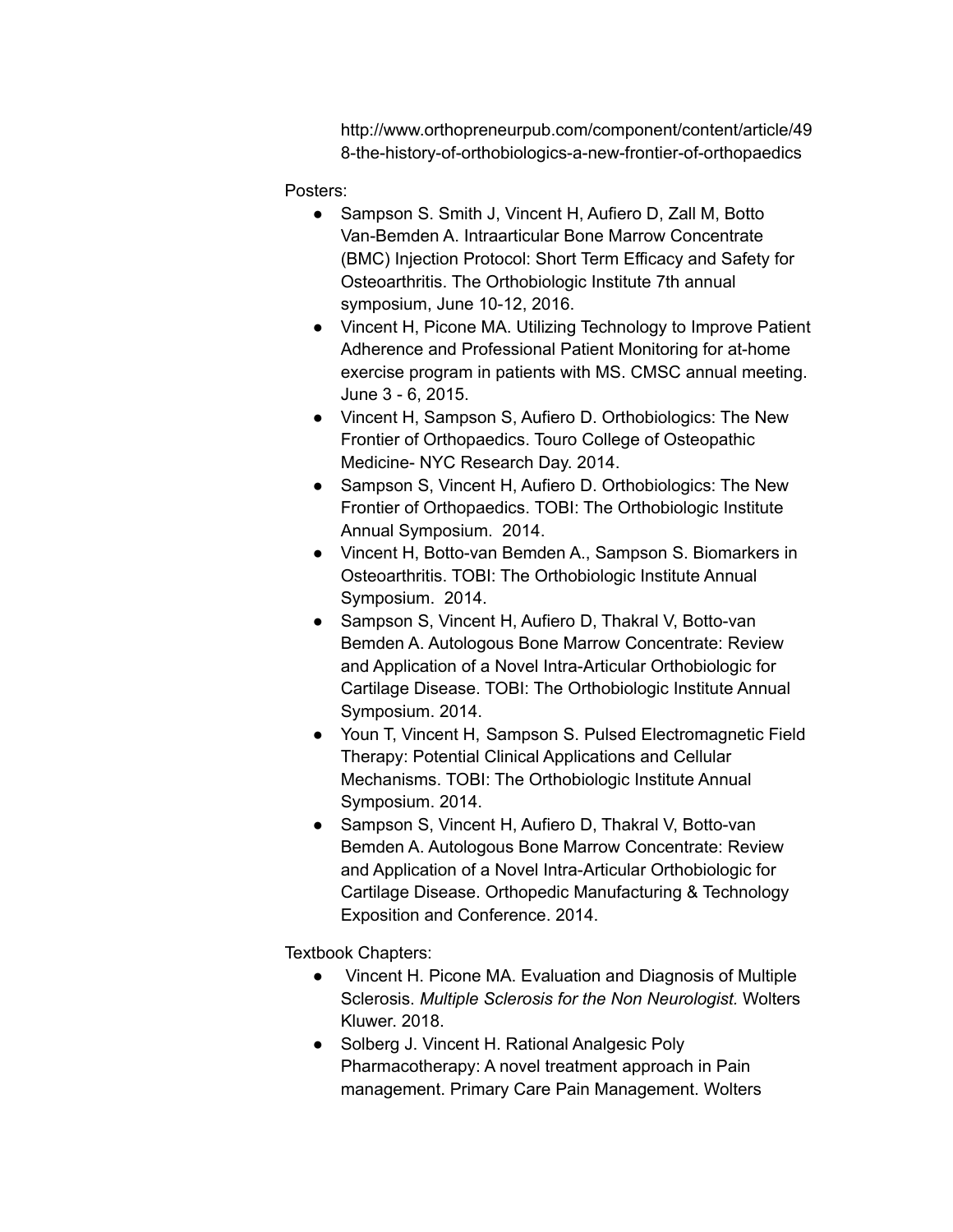Kluwer. 2018

- Sampson, S, Vincent H, Ambach M. "Biologics in Clinical Setting: Standardization and Collaboration". *Essentials of Regenerative Medicine in Interventional Pain Management.* Eds. Laxmaiah Manchikanti, Annu Navani.
- Sampson S, Vincent H, Ambach M. "Education and Standardization of Orthobiologics: Past, Present, and Future". *Platelet Rich Plasma in Orthopaedics, Sports Medicine & Oral and Maxillofacial surgery*. Eds. Eduardo Anitua, Mikel Sanchez, Ramon Cugat. Springer International Publishing. 2018.
- Sampson S, Vincent H, Ambach M, "Education and Understanding Orthobiologics: Then and Now". *Bio-orthopaedics: A new Approach*. Eds. Alberto Gobbi et al. Springer-Verlag Berlin Heidelberg. 2017. 41-46
- Picone MA, Vincent H, Blitz-Shabbir K, Youn West C, Akinsanya J. "Lower Extremity Signs and Symptoms of Multiple Sclerosis". *Systemic Disease Manifestations in the Foot, Ankle and Lower Extremity, 1st Edition.* Eds. Rock Positano et al. Wolters Kluwer. 2017.

PEER REVIEWER • Journal of Clinical Orthopedics and Trauma

## PRESENTATIONS & APPEARANCES

Arthritis Foundation – Joint Pain Solutions Webinar, 2021

• Moderator for national panel of experts on joint pain

Spine & Nerve Podcast, 2020

 $\bullet$  Featured speaker – discussing Pain medicine education / training

Arthritis Foundation Lecture, 2020

- Featured speaker discussing the facts about CBD for joint disease
- The Orthobiologic Institute annual symposium, 2017-2020
- Conference moderator

CMSC: Consortium of Multiple Sclerosis Centers annual conference, 2019

● Neuroinnovator contest finalist

International Symposium of Intraarticular Therapy annual symposium, 2017

- Intra-articular Bone Marrow Concentrate (BMC) Injection Protocol:
- Short Term Efficacy in Osteoarthritis

CMSC: Consortium of Multiple Sclerosis Centers annual conference, 2015

● Utilizing Technology to Improve Patient Adherence and Professional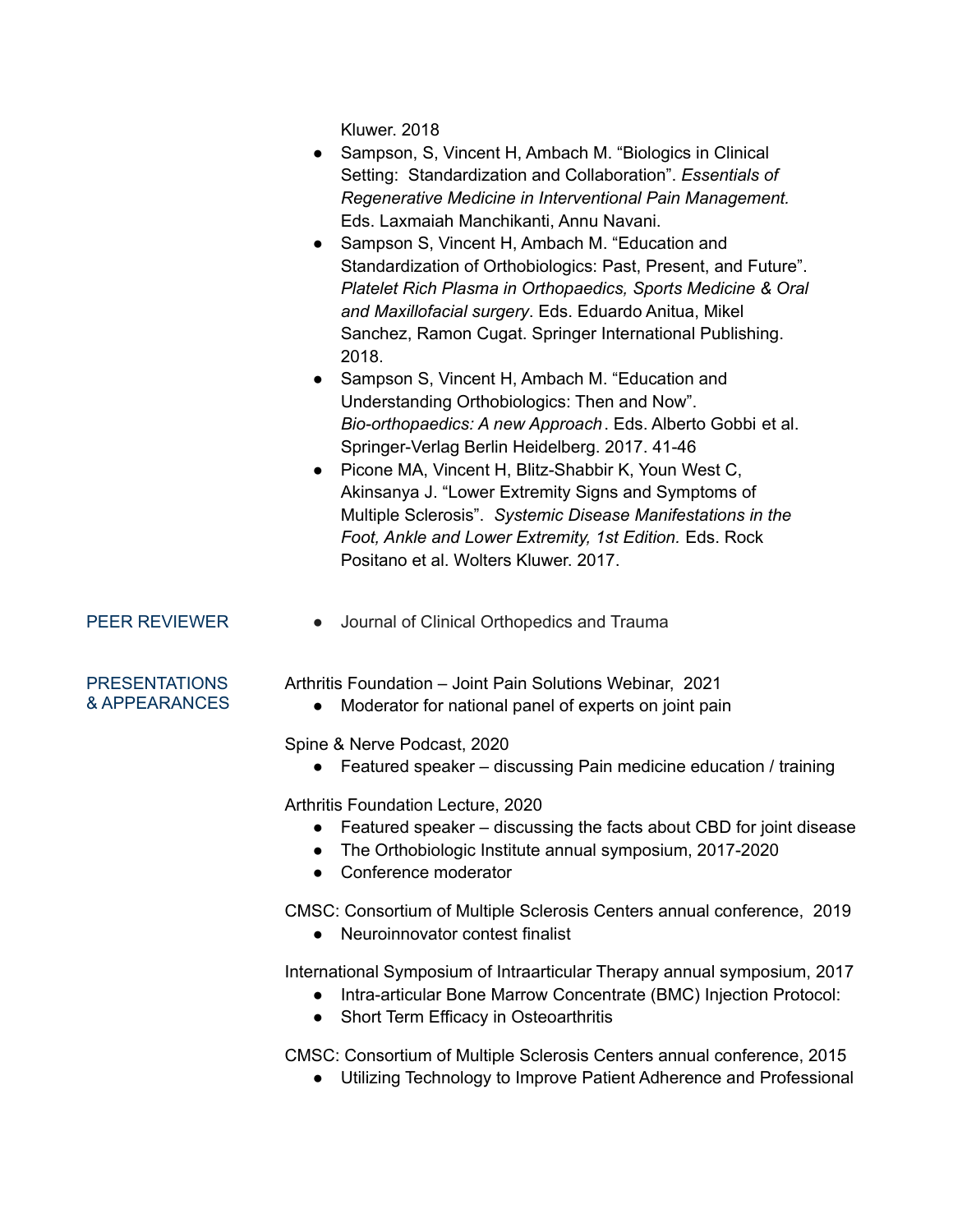• Patient Monitoring for at-home exercise program in patients with MS

AWARDS & SCHOLARSHIPS

### CMSC Neuroinnovator Finalist, 2019

● Consortium of Multiple Sclerosis Centers

William Fowler Research Award, 2019

● Award for best resident research project

Award for "Best Platform Presentation," 2015

● CMSC: Consortium of Multiple Sclerosis Centers Annual conference

FCMSC: MS Workforce of the Future Research Scholarship, 2014

- Organization: Foundation of the Consortium of Multiple Sclerosis Centers
- Proposal: *Utilizing Technology to Improve Patient Adherence and Professional*
- *Patient Monitoring for at-home exercise program in patients with MS*

Award for "Best Poster," 2014

- *Biomarkers in Osteoarthritis*
- TOBI: The Orthobiologic Institute 5th Annual Symposium

Stewardship Award, 2010

● St John's Hospital Volunteer Program. Santa Monica, CA

"Most Inspirational Player," 2007

● One of only 2 awards presented annually for UC Davis Men's soccer players.

EXTRACURRICULAR Chair Elect: Arthritis Foundation, 2021

● Chair of the medical advisory committee for the Arthritis Foundation, Los Angeles branch

Camp Medical Volunteer: MDA summer camp, 2018

● Performed daily medication distribution and on site medical treatment for camp attendees with variety of neuromuscular diseases

Sideline Medical Coverage: UC Davis Athletics, 2016- 2018

● Performed sideline medical coverage for men's soccer and basketball.

Orthohealing Center Medical Blog, 2013 – 2017